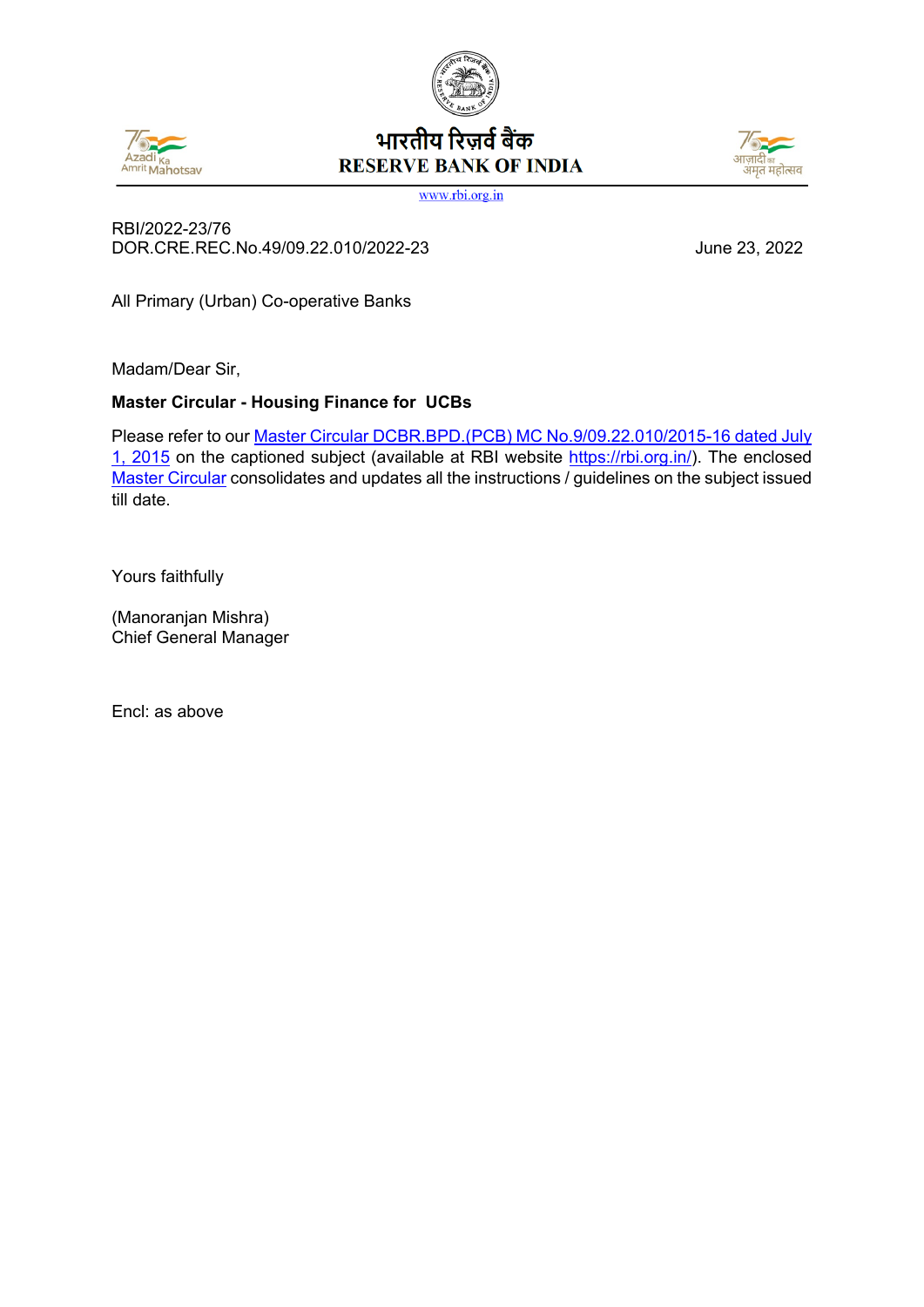## **Master Circular**

## **Housing Finance for UCBs**

<span id="page-1-0"></span>

| <b>Contents</b> |                                                    |  |
|-----------------|----------------------------------------------------|--|
| $\mathbf{1}$    | <b>General</b>                                     |  |
| $\overline{2}$  | <b>Eligible Category of Borrowers</b>              |  |
| 3               | <b>Eligible Housing Schemes</b>                    |  |
| $\overline{4}$  | <b>Terms and Conditions for Housing Loans</b>      |  |
| 4.1             | <b>Maximum Loan Amount and Margin</b>              |  |
| 4.2             | A. Interest                                        |  |
|                 | <b>B. Foreclosure Charges / Prepayment Penalty</b> |  |
| 4.3             | <b>Charging of Penal Interest</b>                  |  |
| 4.4             | <b>Security</b>                                    |  |
| 4.5             | <b>Period of Loan</b>                              |  |
| 4.6             | <b>Graduated Instalments</b>                       |  |
| 4.7             | <b>Aggregate Limit for Housing Finance</b>         |  |
| 5               | <b>Additional / Supplementary Finance</b>          |  |
| 6               | <b>Lending to Housing Boards</b>                   |  |
| $\overline{7}$  | <b>Advances to Builders / Contractors</b>          |  |
| 8               | <b>Housing Loans under Priority Sector</b>         |  |
| 9               | <b>Precautions</b>                                 |  |
| 10              | <b>National Building Code</b>                      |  |
| $\bullet$       | <b>Annex 1</b>                                     |  |
| $\bullet$       | <b>Annex 2</b>                                     |  |
| $\bullet$       | <b>Appendix</b>                                    |  |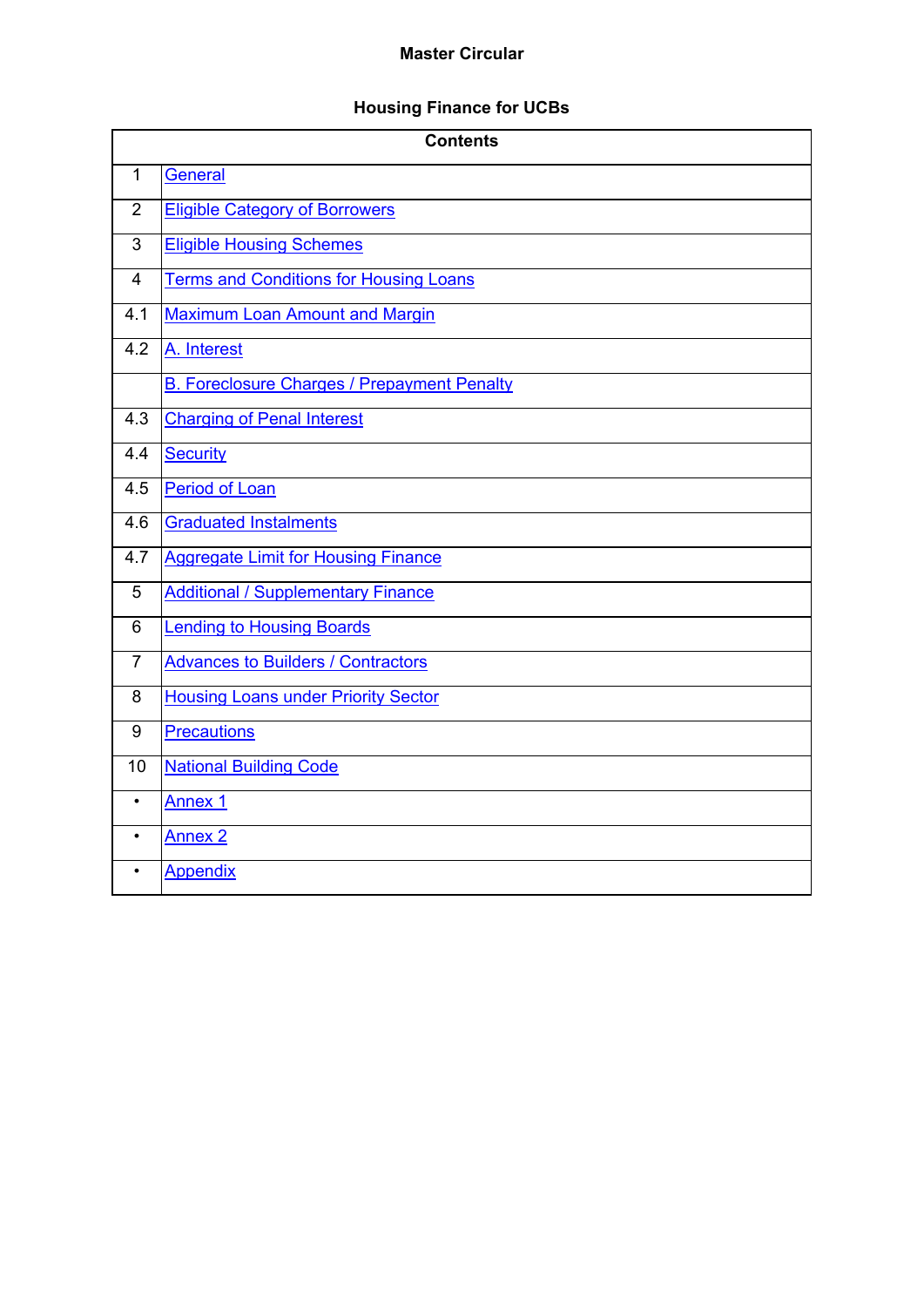## <span id="page-2-0"></span>**1. General**

1.1 The role of primary (urban) co-operative banks (UCBs) in providing housing finance has been reviewed from time to time. These banks, with their vast network, occupy a very strategic position in the financial system and have an important role to play in providing credit to the housing sector. Further, housing finance to specified categories up to prescribed limits is treated as priority sector lending, and the need for UCBs providing credit to priority sector has come to be increasingly recognised consistent with the social objectives placed before the banking system.

1.2 Therefore, with a view to enabling the UCBs to play a more positive role in providing finance for housing schemes, particularly to the weaker sections of the community, these banks are permitted to grant loans for housing schemes up to certain limits from their own resources subject to the guidelines detailed hereunder.

1.3 Bigger banks that have large surplus resources may undertake larger lending for housing, as this will provide a remunerative avenue for investment of their surplus funds.

1.4 Wherever banks are still required to obtain special permission of the Registrar for financing housing societies, it is suggested that these banks should obtain general permission to finance housing societies subject to such terms and conditions as may be prescribed for the purpose.

## <span id="page-2-1"></span>**2. Eligible Category of Borrowers**

UCBs may grant loans to the following categories of borrowers:

(a) Individuals and co-operative / group housing societies.

(b) Housing boards undertaking housing projects or schemes for economically weaker sections (EWS), low income groups (LIG) and middle income groups (MIG).

(c) Owners of houses / flats for extension and up-gradation, including major repairs.

## <span id="page-2-2"></span>**3. Eligibility for Housing Finance**

The borrowers in the above categories will be eligible for finance for the following types of housing schemes:

(a) Construction / purchase of houses / flats by individuals

(b) Repairs, alterations and additions to houses / flats by individuals

(c) Schemes for housing and hostels for scheduled castes and scheduled tribes

(d) Under slum clearance schemes - directly to the slum dwellers on the guarantee of the Government, or indirectly through Statutory Boards established for this purpose

(e) Education, health, social, cultural or other institutions / centres which are part of a housing project and considered necessary for the development of settlements or townships

(f) Shopping centres, markets and such other centres catering to the day to day needs of the residents of the housing colonies and forming part of a housing project

## <span id="page-2-3"></span>**4. Terms and Conditions for Housing Loans**

Finance provided by the UCBs to the eligible categories of borrowers for eligible housing schemes will be subject to the following terms and conditions:

## <span id="page-2-4"></span>**4.1 Maximum Loan Amount & Margins**

(i) UCBs, based on their commercial judgment and other prudential business considerations, with the approval of their Board of Directors, are free to identify the eligible borrowers, decide margins and grant housing loans depending upon the repaying capacity of borrowers.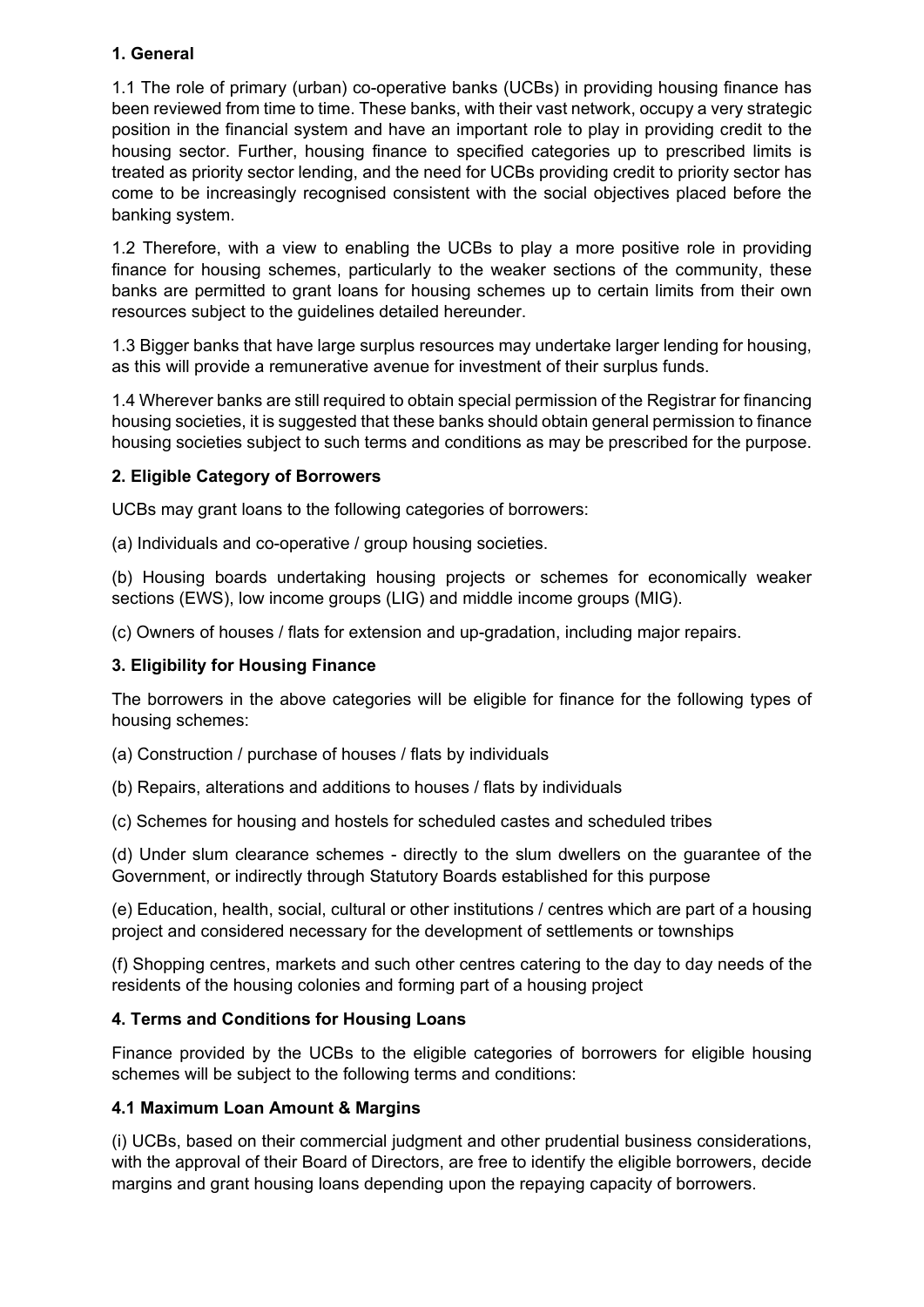(ii) Tier-I UCBs are permitted to extend individual housing loans upto a maximum of ₹60 lakh per individual borrower and Tier II UCBs (UCBs other than Tier I) can extend individual housing loans up to a maximum of ₹140.00 lakh per individual borrower subject to extant prudential exposure limits.

(iii) The prudential exposure limits for UCBs for a single borrower/party and a group of connected borrowers/parties shall be 15 per cent and 25 per cent, respectively, of their tier-I capital.

\* Tier I UCBs are categorised as under:

- Banks having deposits below ₹100 crore operating in a single district

- Banks with deposits below ₹100 crore operating in more than one district will be treated as Tier I provided the branches are in contiguous districts and deposits and advances of branches in one district separately constitute at least 95% of the total deposits and advances respectively of the bank and

- Banks with deposits below ₹100 crore, whose branches were originally in a single district but subsequently, became multi-district due to reorganization of the district

Deposits and advances as referred to in the above definition may be reckoned as on 31st March of the immediate preceding financial year.

## <span id="page-3-0"></span>**4.2 A. Interest**

Banks may, with the approval of their Boards, determine the rate of interest, keeping in view the size of accommodation, degree of risk and other relevant considerations.

#### <span id="page-3-1"></span>**B. Foreclosure Charges / Prepayment Penalty**

With effect from June 26, 2012 it has been decided that UCBs will not be permitted to charge foreclosure charges / prepayment penalties in home loans extended on floating interest rate basis.

#### <span id="page-3-2"></span>**4.3 Charging of Penal Interest**

Banks may formulate, with the approval of their Boards, transparent policy for charging penal interest rates to be levied for reasons such as default in repayment, non-submission of financial statements, etc. The policy should be governed by well accepted principles of transparency, fairness, incentive to service the debt and due regard to genuine difficulties of customers.

#### <span id="page-3-3"></span>**4.4 Security**

(i) UCBs may secure housing loans either

- (a) by mortgage of property, or
- (b) by government guarantee where forthcoming, or
- (c) by both.

(ii) Where this is not feasible, banks may accept security of adequate value in the form of LIC policies, Government Promissory Notes, shares / debentures, gold ornaments or such other security as they deem appropriate.

## <span id="page-3-4"></span>**4.5 Period of Loan**

(i) Housing loans may be repayable within a maximum period of 20 years, including moratorium or repayment holiday.

(ii) The moratorium or repayment holiday may be granted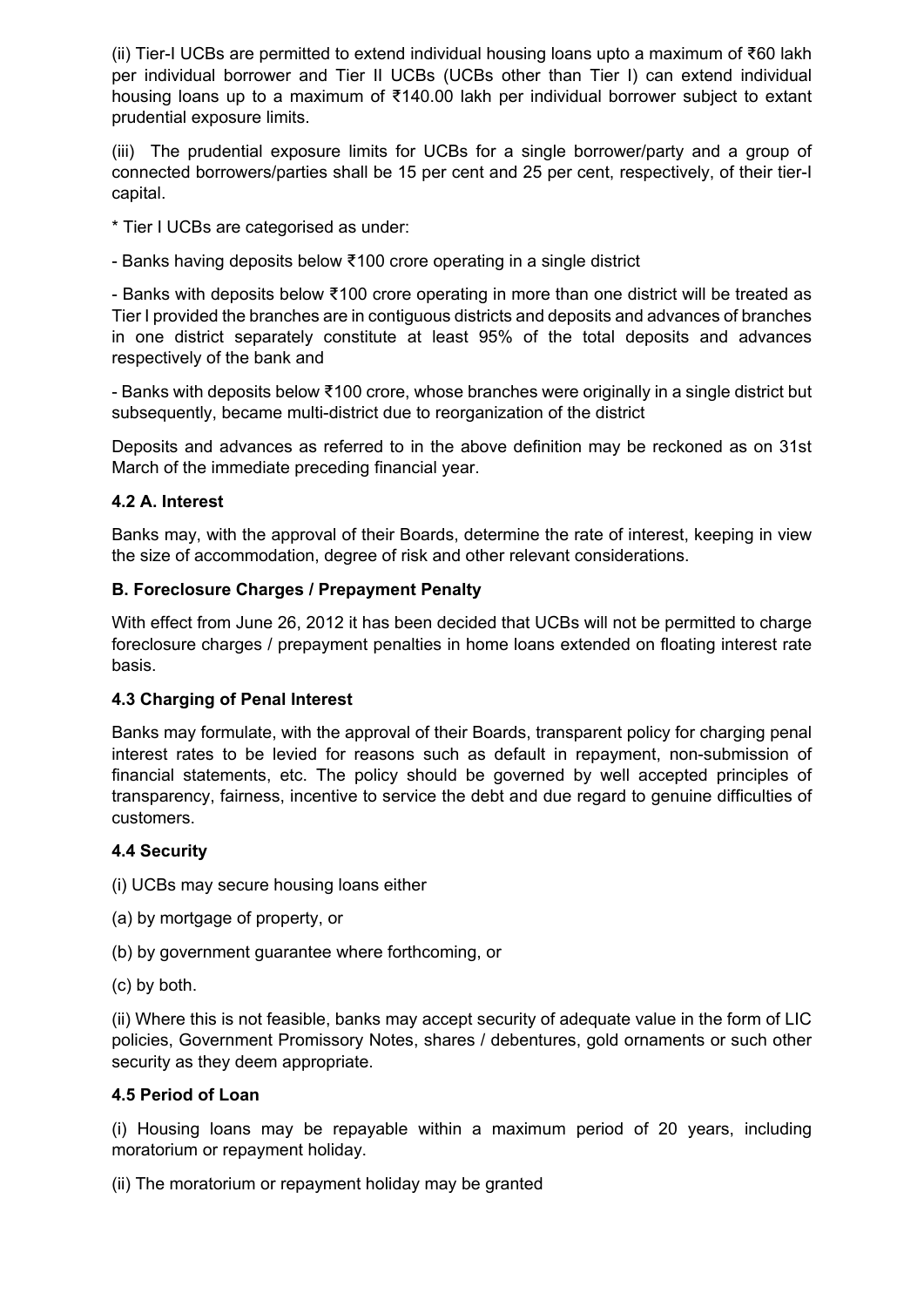(a) at the option of the beneficiary, or

(b) till completion of constructions, or 18 months from the date of disbursement of first instalment of the loan, whichever is earlier.

## <span id="page-4-0"></span>**4.6 Graduated Instalments**

(i) The instalments should be fixed on a realistic basis taking into account the repaying capacity of the borrower.

(ii) In order to make housing finance affordable, banks may consider fixing the instalments on a graduated basis, if there is reasonable expectation of growth in the income of the borrower in the coming years. Graduated basis means fixing lower repayment instalments in the initial years and gradually increasing the instalment amount in subsequent years coinciding with expected increase in income in subsequent years.

## <span id="page-4-1"></span>**4.7 Aggregate Limit for Housing Finance**

4.7.1 The exposure of UCBs to housing, real estate and commercial real estate loans would be limited to 10 per cent of their total assets. The above ceiling of 10 per cent of total assets can be exceeded by an additional limit of 5 per cent of total assets for the purpose of grant of housing loans to individuals as per the eligibility limits for priority sector classification, as contained in [Master Direction FIDD.CO.Plan.BC.5/04.09.01/2020-21 dated September 04,](https://www.rbi.org.in/Scripts/BS_ViewMasDirections.aspx?id=11959) [2020,](https://www.rbi.org.in/Scripts/BS_ViewMasDirections.aspx?id=11959) amended from time to time.

4.7.2 The total assets may be reckoned based on the audited balance sheet as on March 31 of the preceding financial year. For reckoning total assets, losses, intangible assets, contra items like bills receivables etc. would be excluded.

4.7.3 The exposure should take into account both fund based and non-fund based facilities.

4.7.4 Working capital loans given by UCBs against hypothecation of construction materials provided to the contractors who undertake comparatively small construction on their own without receiving advance payments as provided for in paragraph 7 of this circular is exempted from the prescribed limit.

4.7.5 Finance extended to the eligible category of borrowers mentioned in paragraph 2 above will only be eligible to be treated as housing finance. While the purpose of the loan shall determine whether the loans granted against the security of immovable property need to be classified as real estate loans, the source of repayment will determine whether the exposure is against commercial real estate. For classification of such loans as Real Estate / Commercial Real Estate, UCBs may be guided by the instructions contained in [Annex 1.](#page-8-0) As loans to the residential housing projects under the Commercial Real Estate (CRE) Sector exhibit lesser risk and volatility than the CRE Sector taken as a whole, a separate sub-sector called 'Commercial Real Estate–Residential Housing' (CRE-RH) has been carved out from the CRE Sector. CRE-RH would consist of loans to builders/developers for residential housing projects (except for captive consumption) under CRE segment. Such projects should ordinarily not include non-residential commercial real estate. However, integrated housing projects comprising some commercial space (e.g. shopping complex, school, etc.) can also be classified under CRE-RH, provided that the commercial area in the residential housing project does not exceed 10% of the total Floor Space Index (FSI) of the project. In case the FSI of the commercial area in the predominantly residential housing complex exceeds the ceiling of 10%, the project loans should be classified as CRE and not CRE-RH.

4.7.6 UCBs shall not exceed the limit prescribed for grant of housing, real estate, commercial real estate loans even for the funds obtained from higher financing agencies and refinance from National Housing Bank.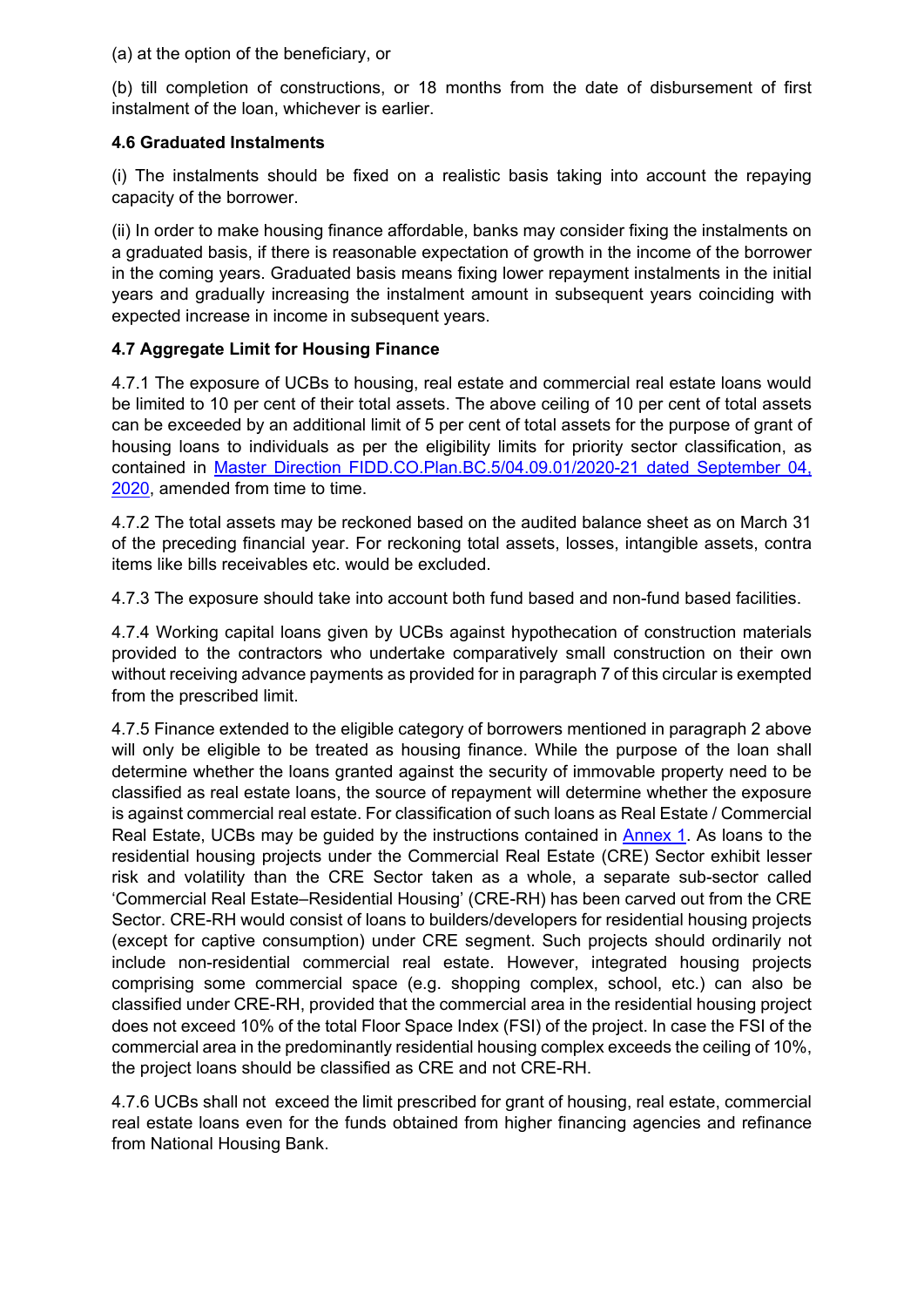## <span id="page-5-0"></span>**5. Additional / Supplementary Finance**

5.1 UCBs may extend additional finance to carry out alterations, additions, repairs to houses / flats already financed by them, subject to, repayment capacity of borrowers.

5.2 In the case of individuals who might have raised funds for construction / acquisition of accommodation from other sources and need supplementary finance, banks may extend credit after obtaining *pari passu* or second mortgage charge over the property mortgaged in favour of other lenders and / or against such other security as they may deem appropriate after due assessment of aggregate repayment capacity of borrowers.

5.3 UCBs may extend need-based credit up to a maximum of ₹10 lakh in metropolitan centres and up to ₹6 lakh in other centres for repairs/additions/alterations, irrespective of whether the house / flat is owner occupied or tenant occupied, after obtaining such security as the banks may deem appropriate. The banks shall satisfy themselves regarding the estimated cost of repairs, additions, etc. having regard to the extent of such repairs or additions, materials to be used, cost of labour and other charges and after obtaining certificate/s from qualified engineers / architects in respect thereof, considered necessary.

5.4 The terms and conditions relating to margin, interest rates, repayment period etc. in respect of additional / supplementary finance may be same as indicated in respect of loans for construction / acquisition.

## <span id="page-5-1"></span>**6. Lending to Housing Boards**

6.1 UCBs may extend loans to housing boards within their States. The rate of interest to be charged on the loans to such boards may be fixed at the discretion of the banks.

6.2 While extending loans to housing boards, banks may not only keep in view the past performance of the housing boards in the matter of recovery from the beneficiaries but should also stipulate that the boards will ensure prompt and regular recovery of loan instalments from the beneficiaries.

## <span id="page-5-2"></span>**7. Advances to Builders / Contractors**

7.1 Builders / contractors generally require huge funds, take advance payments from the prospective buyers or from those on whose behalf construction is undertaken and, therefore, may not normally require bank finance for the purpose. Any financial assistance extended to them by primary (urban) co-operative banks may result in dual financing. Banks should, therefore, normally refrain from sanctioning loans and advances to this category of borrowers.

7.2 However, where contractors undertake comparatively small construction work on their own, (i.e. when no advance payments are received by them for the purpose), banks may consider extending financial assistance to them against the hypothecation of construction materials, provided such loans and advances are in accordance with the bye laws of the bank and instructions / directives issued by the Reserve Bank from time to time.

7.3 Banks should undertake a proper scrutiny of the relevant loan applications, and satisfy themselves, among other things, about the genuineness of the purpose, the quantum of financial assistance required, creditworthiness of the borrower, repayment capacity, etc. and also observe the usual safeguards, such as, obtaining periodic stock statements, carrying out periodic inspections, determining drawing power strictly on the basis of the stock held, maintaining a margin of not less than 40 to 50 percent, etc. They should also ensure that materials used up in the construction work are not included in the stock statements for the purpose of determining the drawing power.

**7.4 Valuation of land:** It has been observed that while financing builders / contractors, certain banks valued the land for the purpose of security, on the basis of the discounted value of the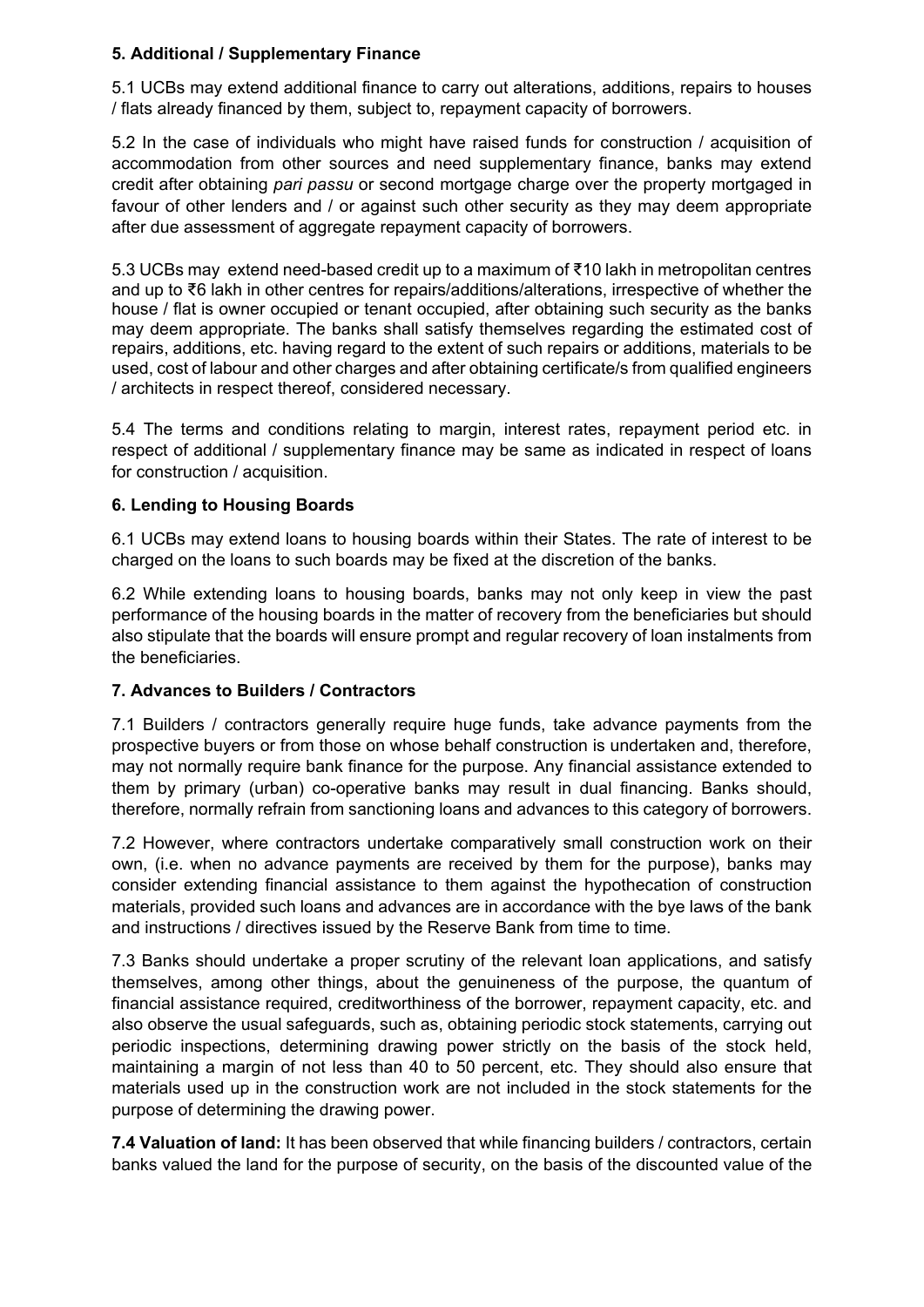property after it is developed, less the cost of development. This is not in conformity with established norms. In this connection, it is clarified that UCBs should not extend fund based / non-fund based facilities to builders / contractors for acquisition of land even as a part of a housing project. Further, wherever land is accepted as collateral, valuation of such land should be at the current market price only.

7.5 UCBs may also take collateral security, wherever available. As construction work progresses, contractors will get paid and such payments should be applied to reduce the balance in the borrowal accounts. If possible, banks could perhaps enter into a tripartite agreement with the borrower and his clients, particularly when no collateral securities are available for such advances.

7.6 It has been observed that some banks have introduced certain innovative Housing Loan Schemes in association with developers / builders, e.g. upfront disbursal of sanctioned individual housing loans to builders without linking the disbursals to various stages of construction of housing project, interest / EMI on the housing loan availed of by the individual borrower being serviced by the builders during the construction period / specified period, etc. In view of the higher risks associated with such lump-sum disbursal of sanctioned housing loans and customer suitability issues, UCBs are advised that disbursal of housing loans sanctioned to individuals should be closely linked to the stages of construction of the housing project / houses and upfront disbursal should not be made in cases of incomplete / underconstruction / green field housing projects.

## <span id="page-6-0"></span>**8. Housing Loans under Priority Sector**

**8.1** Instructions on loans to Housing sector eligible for priority sector classification shall be as per Master Directions – Priority Sector Lending (PSL) – Targets and Master Directions – Priority Sector Lending (PSL) – Targets and [Classification FIDD.CO.Plan.BC.5/04.09.01/2020-21 dated September 4, 2020,](https://www.rbi.org.in/Scripts/BS_ViewMasDirections.aspx?id=11959) as amended from time to time.

#### <span id="page-6-1"></span>**9. Precautions**

9.1 A number of cases have come to the notice of Reserve Bank, where unscrupulous persons have defrauded the banks by obtaining multiple bank finance against the same property by preparing a number of sets of the original documents and submitting the same to various banks for obtaining housing finance. Similarly, the salary certificates of employees of certain public sector undertakings were fabricated, so as to match the requirement of banks for availing higher amounts of loan. The estimates given were also on the higher side, so as to avoid contribution of margin money by the borrowers.

Such frauds could take place on account of laxity on the part of the bank officials to follow the laid down procedures for verifying the genuineness of the documents submitted by borrowers independently through their own advocates / solicitors. Banks should, therefore, take due precaution while accepting various documents.

9.2 Banks shall satisfy themselves that loans extended by them are not for unauthorized construction or for misuse of properties / encroachment on public land. For this purpose, they should ensure strict compliance with the procedure laid down in [Annex 2.](#page-12-0)

9.3 In a case which came up before the Hon'ble High Court of Judicature at Bombay, the Hon'ble Court observed that the bank granting finance to housing / development projects should insist on disclosure of the charge / or any other liability on the plot, in the brochure, pamphlets etc., which may be published by developer / owner inviting public at large to purchase flats and properties. The Court also added that this obviously would be part of the terms and conditions on which the loan may be sanctioned by the bank. Keeping in view the above observations, while granting finance for eligible housing schemes, UCBs are advised to stipulate as part of terms and conditions that: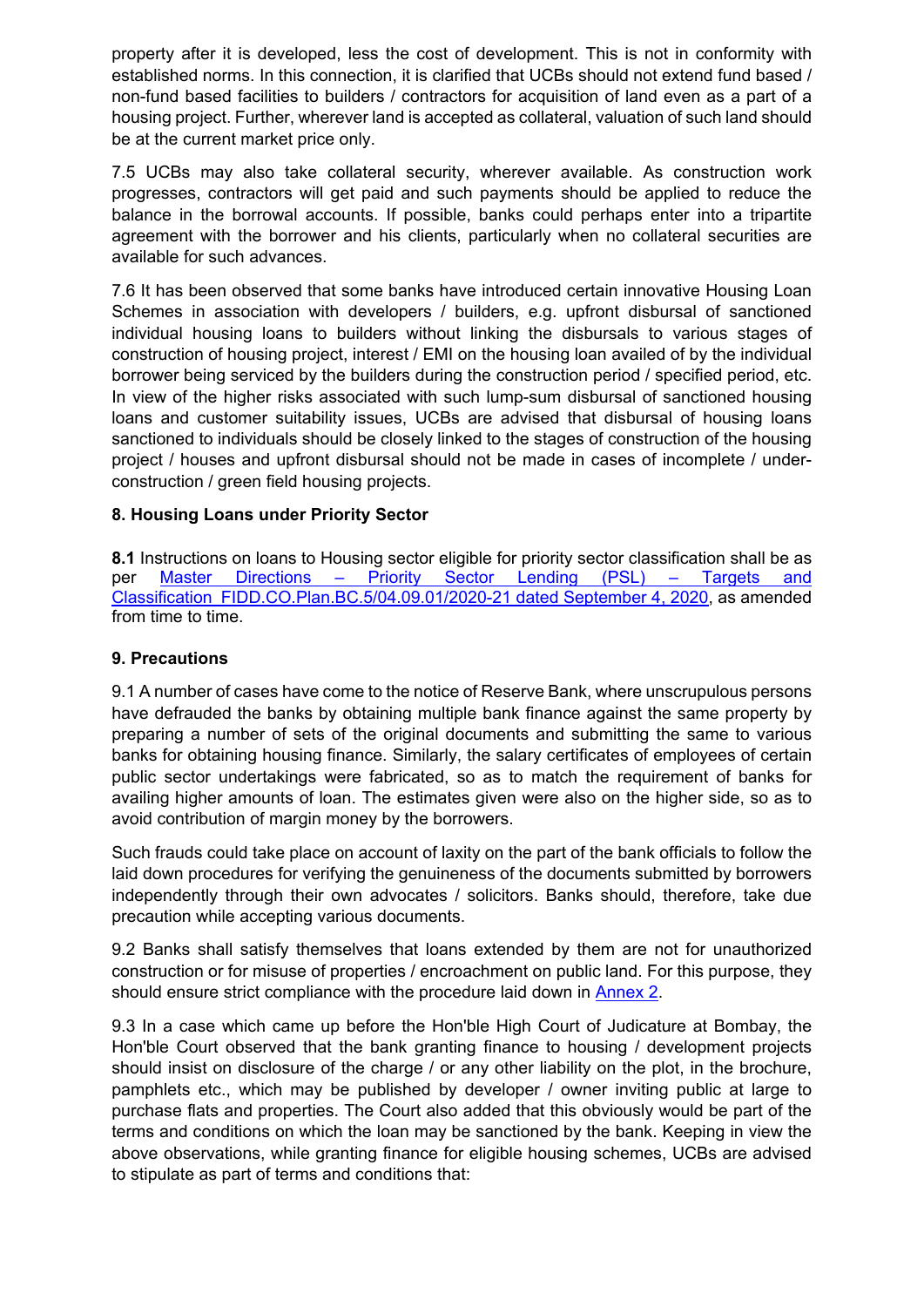(a) The builder / developer shall disclose in the pamphlets / brochures etc., the name(s) of the bank(s) to which the property is mortgaged.

(b) The builder / developer would append the information relating to mortgage while advertising for a particular scheme in newspapers / magazines etc.

(c) The builder / developer would indicate in the pamphlets / brochures that he would provide No Objection Certificate (NOC) / permission of the mortgagee bank for sale of flats / property, if required. UCBs are advised to ensure compliance of the above terms and conditions. Funds should not be released unless the builder / developer fulfils the above requirements.

## <span id="page-7-0"></span>**10. National Building Code**

The Bureau of Indian Standards (BIS) formulates comprehensive building Code namely National Building Code (NBC) of India providing guidelines for regulating the building construction activities across the country. The Code, updated from time to time contains all the important aspects relevant to safe and orderly building development such as administrative regulations, development control rules and general building requirements; fire safety requirements; stipulations regarding materials, structural design and construction (including safety); and building and plumbing services. Adherence to NBC will be advisable in view of the importance of safety of buildings especially against natural disasters. Banks' boards may consider this aspect for incorporation in their loan policies. Further information regarding the NBC can be accessed from the website of Bureau of Indian Standards [\(http://www.bis.gov.in/\)](https://www.bis.gov.in/).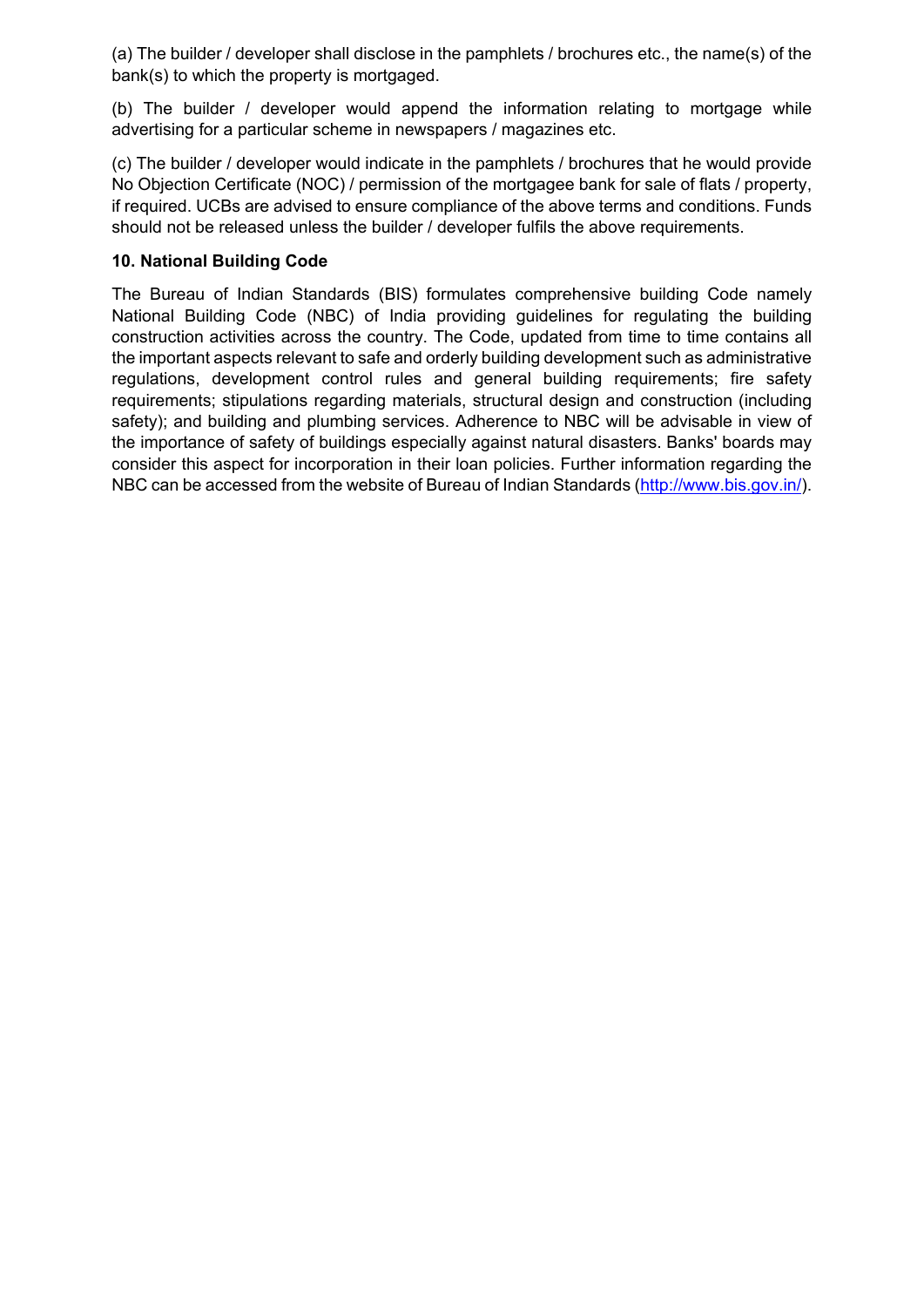#### <span id="page-8-0"></span>**Definition of Commercial Real Estate Exposure (CRE)**

(vide paragraph 4.7.5)

Real Estate is generally defined as an immovable asset - land (earth space) and the permanently attached improvements to it. Income-producing real estate (IPRE) is defined in para 226 of the Basel II Framework as under:

"Income-producing real estate (IPRE) refers to a method of providing funding to real estate (such as, office buildings to let, retail space, multifamily residential buildings, industrial or warehouse space, and hotels) where the prospects for repayment and recovery on the exposure depend primarily on the cash flows generated by the asset. The primary source of these cash flows would generally be lease or rental payments or the sale of the asset. The borrower may be, but is not required to be, an SPE (Special Purpose Entity), an operating company focused on real estate construction or holdings, or an operating company with sources of revenue other than real estate. The distinguishing characteristic of IPRE versus other corporate exposures that are collateralised by real estate is the strong positive correlation between the prospects for repayment of the exposure and the prospects for recovery in the event of default, with both depending primarily on the cash flows generated by a property".

2. The Income Producing Real Estate (IPRE) is synonymous with Commercial Real Estate (CRE). From the definition of IPRE given above, it may be seen that for an exposure to be classified as IPRE / CRE, the essential feature would be that the funding will result in the creation / acquisition of real estate (such as, office buildings to let, retail space, multifamily residential buildings, industrial or warehouse space, and hotels) where the prospects for repayment would depend primarily on the cash flows generated by the asset. Additionally, the prospect of recovery in the event of default would also depend primarily on the cash flows generated from such funded asset which is taken as security, as would generally be the case. The primary source of cash flow (i.e. more than 50% of cash flows) for repayment would generally be lease or rental payments or the sale of the assets as also for recovery in the event of default where such asset is taken as security.

3. In certain cases where the exposure may not be directly linked to the creation or acquisition of CRE but the repayment would come from the cash flows generated by CRE. For example, exposures taken against existing commercial real estate whose prospects of repayments primarily depend on rental / sale proceeds of the real estate should be classified as CRE. Other such cases may include; extension of guarantees on behalf of companies engaged in commercial real estate activities, corporate loans extended to real estate companies etc.

4. It follows from the definition at para 2 and 3 above that if the repayment primarily depends on other factors such as operating profit from business operations, quality of goods and services, tourist arrivals etc., the exposure would not be counted as Commercial Real Estate.

5. UCBs should not extend finance for acquisition of land even if it is part of a project. However, finance can be granted to individuals for purchase of a plot, provided a declaration is obtained from the borrower that he intends to construct a house on the said plot, within such period as may be laid down by the banks themselves.

#### **Simultaneous Classification of CRE into other Regulatory Categories**

6. It is possible for an exposure to get classified simultaneously into more than one category, real estate, CRE, infrastructure etc. as different classifications are driven by different considerations. In such cases, the exposure would be reckoned for regulatory / prudential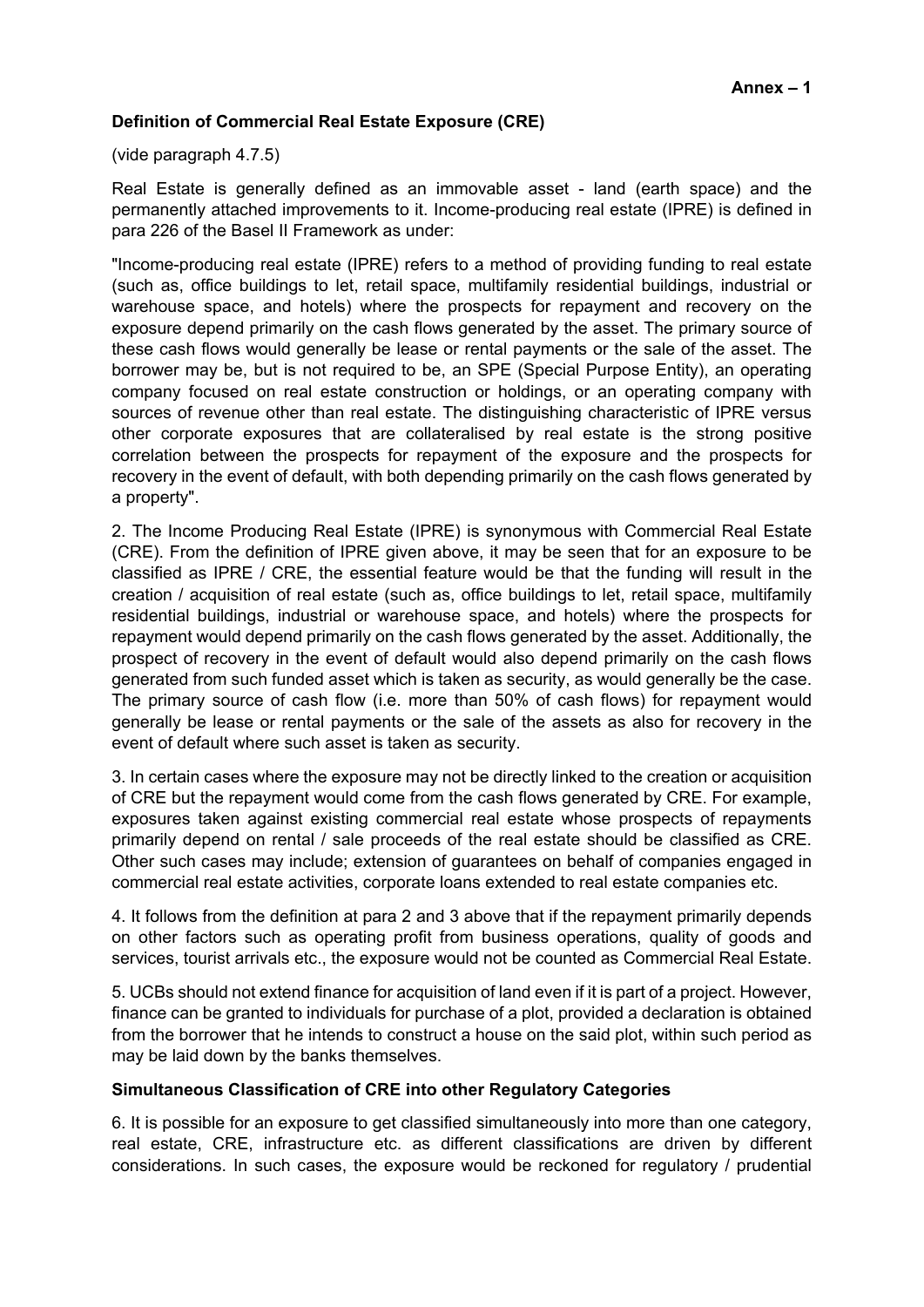exposure limit, if any, fixed by RBI or by the bank itself, for all the categories to which the exposure is assigned. For the purpose of capital adequacy, the largest of the risk weights applicable among all the categories would be applicable for the exposure. The rationale for such an approach is that, while at times certain classifications / categorizations could be driven by socio-economic considerations and may be aimed at encouraging flow of credit towards certain activities, these exposures should be subjected to appropriate risk management / prudential / capital adequacy norms so as to address the risk inherent in them. Similarly, if an exposure has sensitivity to more than one risk factor it should be subjected to the risk management framework applicable to all the relevant risk factors.

7. In order to assist banks in determining as to whether a particular exposure should be classified as CRE or not, some examples based on the principles described above are given below. Based on the above principles and illustrations given, banks should be able to determine, whether an exposure not included in the illustrative examples is a CRE or not and should record a reasoned note justifying the classification.

## **Illustrative Examples**

## **A. Exposures which should be classified as CRE**

1. Loans extended to builders for construction of any property which is intended to be sold or given on lease (e.g. loans extended to builders for housing buildings, hotels, restaurants, gymnasiums, hospitals, condominiums, shopping malls, office blocks, theatres, amusement parks, cold storages, warehouses, educational institutions, industrial parks) In such cases, the source of repayment in normal course would be the cash flows generated by the sale / lease rentals of the property. In case of default of the loan, the recovery will also be made from sale of the property if the exposure is secured by these assets as would generally be the case.

2. Loans for Multiple Houses intended to be rented out

The housing loans extended in cases where houses are rented out need to be treated differently. If the total number of such units is more than two, the exposure for the third unit onwards may be treated as CRE Exposure as the borrower may be renting these housing units and the rental income would be the primary source of repayment.

3. Loans for integrated Township Projects

Where the CRE is part of a big project which has small non-CRE component, it will be classified as CRE exposure since the primary source of repayment for such exposures would be the sale proceeds of buildings meant for sale.

4. Exposures to Real Estate Companies

In some cases exposure to real estate companies is not directly linked to the creation or acquisition of CRE, but the repayment would come from the cash flows generated by Commercial Real Estate. Such exposures illustratively could be :

- \* Corporate Loans extended to these companies
- \* Investments made in the debt instruments of these companies
- \* Extension of guarantees on behalf of these companies
- 5. General Purpose loans where repayment is dependent on real estate prices

Exposures intended to be repaid out of rentals / sale proceeds generated by the existing CRE owned by the borrower, where the finance may have been extended for a general purpose.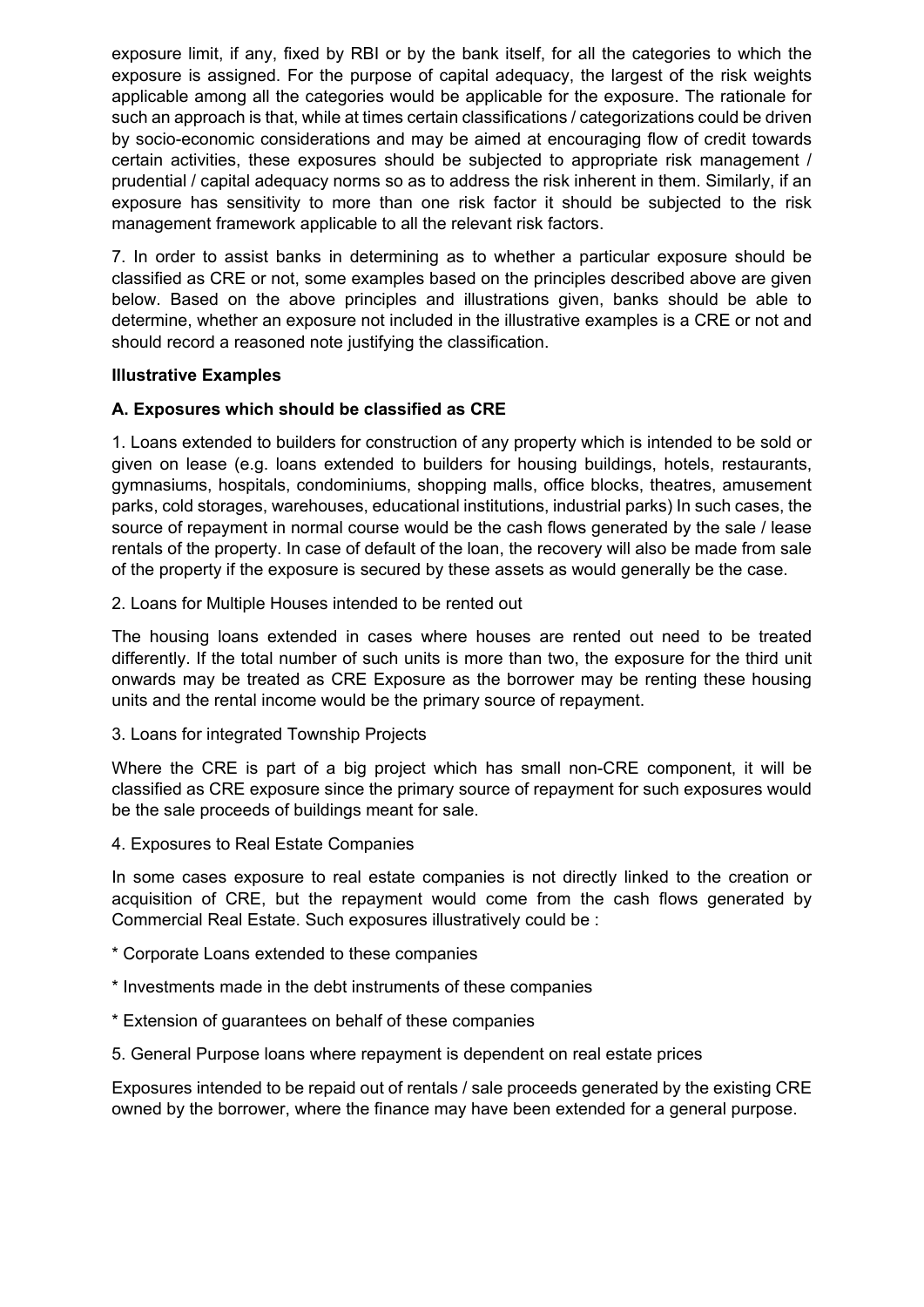## **B. Exposures which may not be classified as CRE**

1. Exposures to entrepreneurs for acquiring real estate for the purpose of their carrying on business activities, which would be serviced out of the cash flows generated by those business activities. The exposure could be secured by the real estate where the activity is carried out, as would generally be the case, or could even be unsecured.

a) Loans extended for construction of a cinema theatre, establishment of an amusement park, hotels and hospitals, cold storages, warehouses, educational institutions, running haircutting saloons and beauty parlours, restaurant, gymnasium etc. to those entrepreneurs who themselves run these ventures would fall in this category. Such loans would generally be secured by these properties.

For instance, in the case of hotels and hospitals, the source of repayment in normal course would be the cash flows generated by the services rendered by the hotel and hospital. In the case of a hotel, the cash flows would be mainly sensitive to the factors influencing the flow of tourism, not directly to the fluctuations in the real estate prices. In the case of a hospital, the cash flows in normal course would be sensitive to the quality of doctors and other diagnostic services provided by the hospital. In these cases, the source of repayment might also depend to some extent upon the real estate prices to the extent the fluctuation in prices influence the room rents, but it will be a minor factor in determining the overall cash flows. In these cases, however, the recovery in case of default, if the exposure is secured by the Commercial Real Estate, would depend upon the sale price of the hotel / hospital as well as upon the maintenance and quality of equipment and furnishings.

The above principle will also be applicable in the cases where the developers / owners of the real estate assets (hotels, hospitals, warehouses, etc.) lease out the assets on revenue sharing or profit sharing arrangement and the repayment of exposure depends upon the cash flows generated by the services rendered, instead of fixed lease rentals.

b) Loans extended to entrepreneurs, for setting up industrial units will also fall in this category. In such cases, the repayment would be made from the cash flows generated by the industrial unit from sale of the material produced which would mainly depend upon demand and supply factors. The recovery in case of default may partly depend upon the sale of land and building if secured by these assets.

Thus, it may be seen that in these cases the real estate prices do not affect repayment though recovery of the loan could partly be from sale of real estate.

2. Loans extended to a company for a specific purpose, not linked to a real estate activity, which is engaged in mixed activities including real estate activity.

For instance, a company has two divisions. One division is engaged in real estate activity, and other division is engaged in power production. An infrastructure loan, for setting up of a power plant extended to such a company, to be repaid by the sale of electricity would not be classified as CRE. The exposure may or may not be secured by plant and machinery.

3. Loans extended against the Security of future rent receivables

A few banks have formulated schemes where the owners of existing real estate such as shopping malls, office premises, etc. have been offered finance to be repaid out of the rentals generated by these properties. Even though such exposures do not result in funding / acquisition of commercial real estate, the repayment might be sensitive to fall in real estate rentals and such exposures should be classified as CRE. However, if there are certain in built safety conditions which have the effect of delinking the repayments from real estate price volatility like, the lease rental agreement between the lessor and lessee has a lock in period which is not shorter than the tenor of loan and there is no clause which allows a downward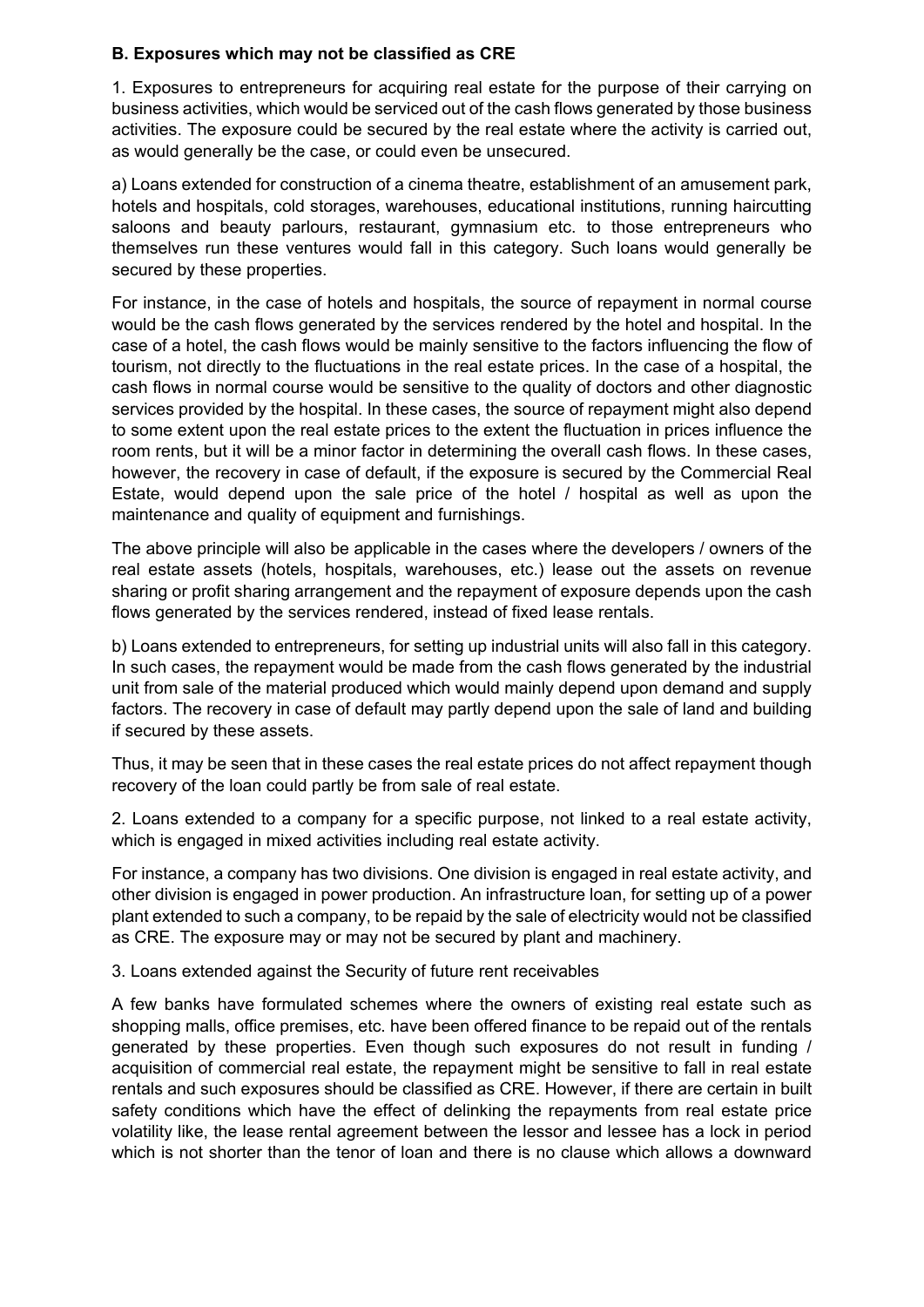revision in the rentals during the period covered by the loan banks can classify such exposures as non CRE. Banks may, however, record a reasoned note in all such cases.

4. Credit facilities provided to construction companies which work as Contractors

The working capital facilities extended to construction companies working as contractors, rather than builders, will not be treated as CRE exposures because the repayment would depend upon the contractual payments received in accordance with the progress in completion of work.

5. Financing of acquisition / renovation of self-owned office / company premises

Such exposures will not be treated as CRE exposures because the repayment will come from company revenues. The exposures to industrial units towards setting up of units or projects and working capital requirement, etc. would not be treated as CRE Exposures.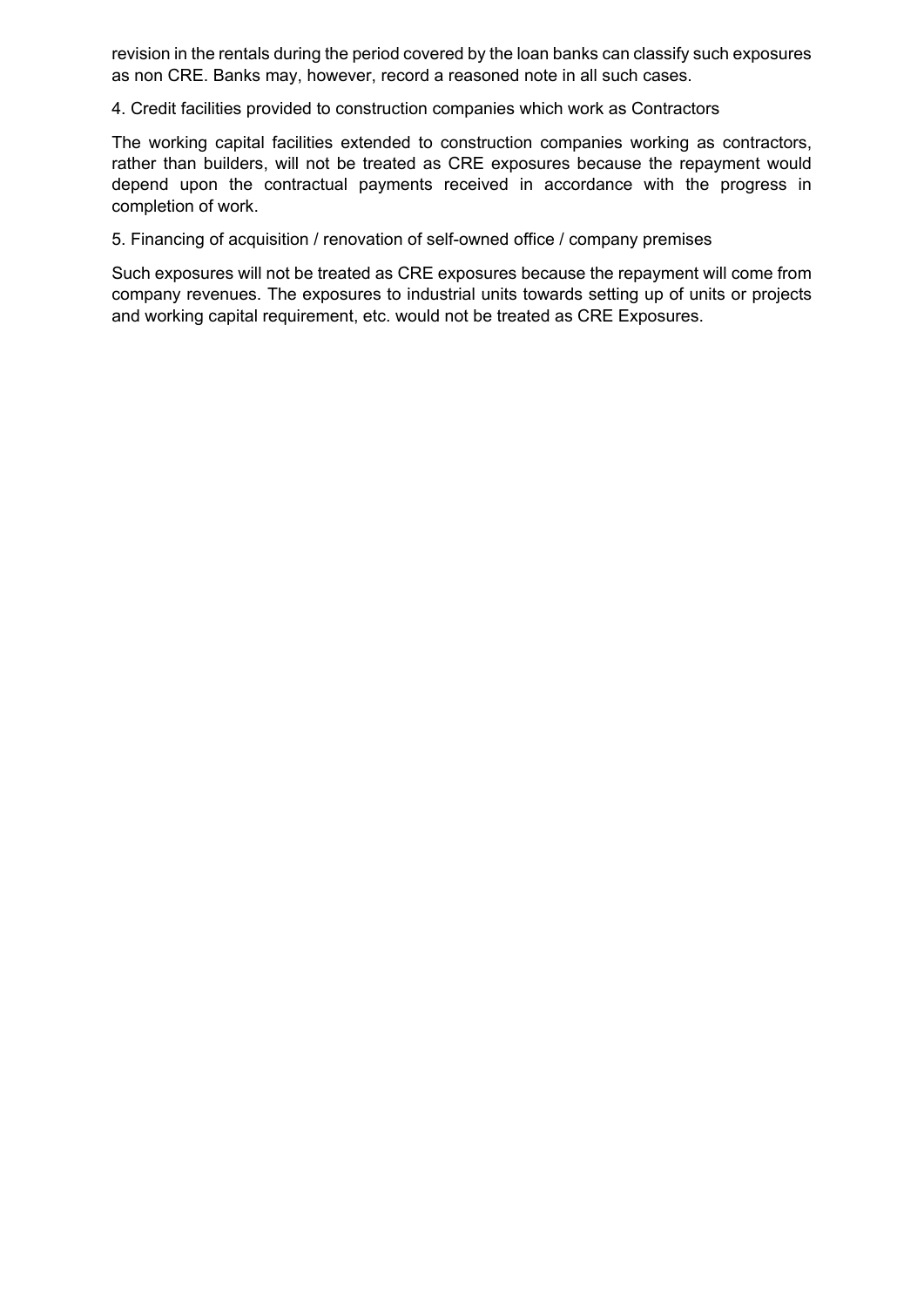## <span id="page-12-0"></span>**Direction of the Hon'ble High Court of Delhi**

### **Procedure for ensuring the loan sought is for authorised structure**

(vide paragraph 9.2)

#### **A. Housing Loan for Building Construction**

i) In cases where the applicant owns a plot / land and approaches the banks / FIs for a credit facility to construct a house, a copy of the sanctioned plan by competent authority in the name of a person applying for such credit facility must be obtained by the Banks / FIs before sanctioning the home loan.

ii) An affidavit-cum-undertaking must be obtained from the person applying for such credit facility that he shall not violate the sanctioned plan, construction shall be strictly as per the sanctioned plan and it shall be the sole responsibility of the executant to obtain completion certificate within 3 months of completion of construction, failing which the bank shall have the power and the authority to recall the entire loan with interest, costs and other usual bank charges.

iii) An Architect appointed by the bank must also certify at various stages of construction of building that the construction of the building is strictly as per sanctioned plan and shall also certify at a particular point of time that the completion certificate of the building issued by the competent authority has been obtained.

#### **B. Housing Loan for Purchase of Constructed Property / Built up Property**

i) In cases where the applicant approaches the bank / FIs for a credit facility to purchase a built up house / flat, it should be mandatory for him to declare by way of an affidavit-cumundertaking that the built up property has been constructed as per the sanctioned plan and / or building bye-laws and as far as possible has a completion certificate also.

ii) An Architect appointed by the bank must also certify before disbursement of the loan that the built up property is strictly as per sanctioned plan and / or building bye-laws.

C. No loan should be given in respect of those properties which fall in the category of unauthorized colonies unless and until they have been regularized and development and other charges paid.

D. No loan should be given in respect of properties meant for residential use but which the applicant intends to use for commercial purposes and declares so while applying for loan.

E. The above directions will not be applicable to construction of farmhouses on agricultural land since the agricultural land is outside the limit of Grampanchayats and Municipal Councils and as these authorities neither sanction plans nor issue completion certificates for farmhouses constructed by the farmers on the agricultural land. In all such cases, local rules will apply.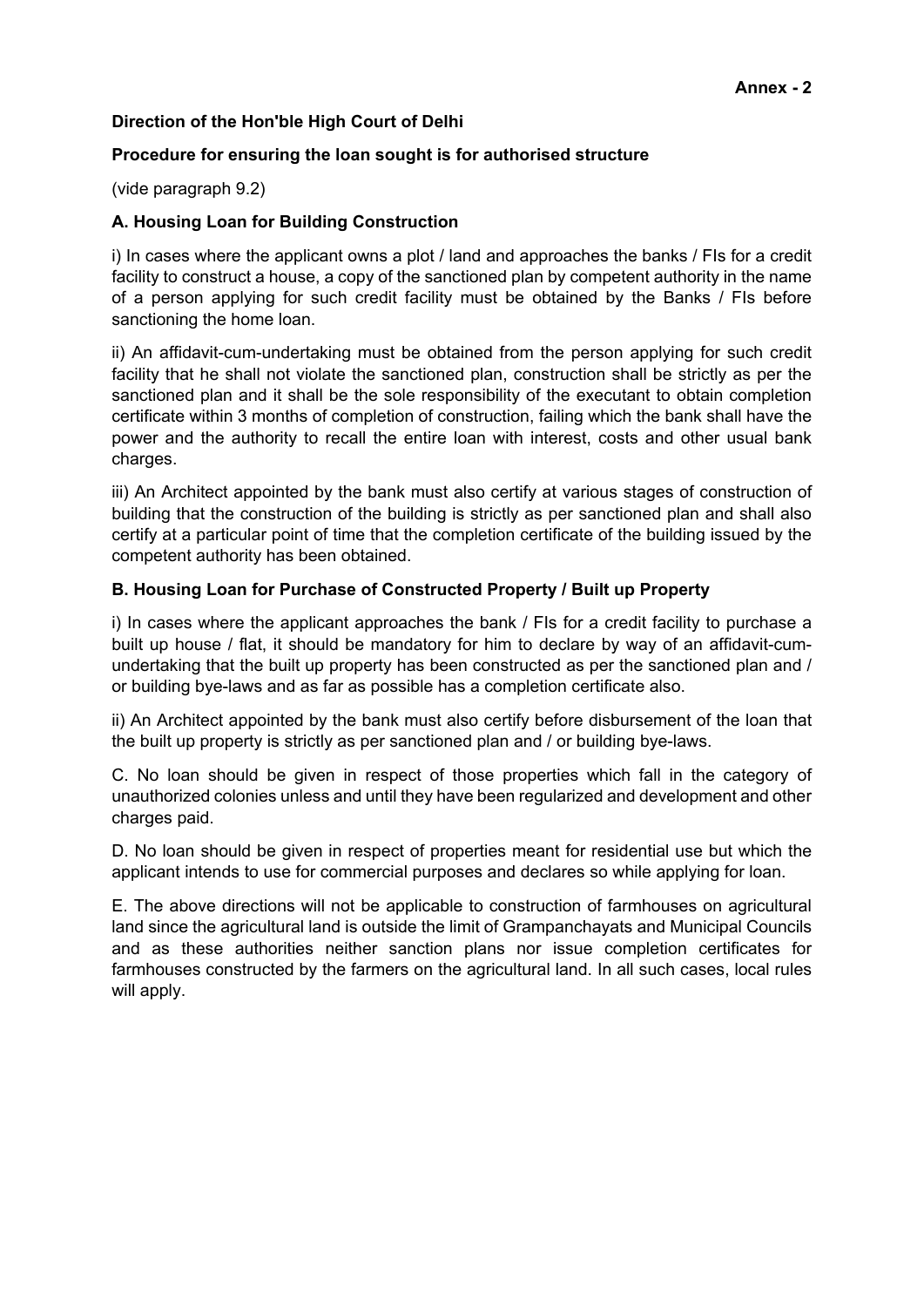# <span id="page-13-0"></span>**A. List of Circulars Consolidated in the Master Circular**

| SI<br>No       | <b>Circular No.</b>                              | <b>Date</b> | <b>Subject</b>                                                                                                                                                  |
|----------------|--------------------------------------------------|-------------|-----------------------------------------------------------------------------------------------------------------------------------------------------------------|
| 1              | DOR.CRE.REC.42/09.22.0<br>10/2022-23             | 08.06.2022  | Individual Housing loans - Enhancement in<br>limits                                                                                                             |
| $\overline{2}$ | DOR.CRE.REC.18/09.22.<br>010/2022-23             | 24.05.2022  | Housing Finance –<br>for<br>Loans<br>repairs/additions/alterations - Enhancement<br>of limits                                                                   |
| 3              | UBD BPD(PCB) Cir No.<br>45/13.05.000/2013-14     | 28.01.2014  | Housing Sector: New Sub-Sector CRE-<br>Residential Housing (CRE-RH) Segment<br>within CRE Sector & Rationalisation of<br>Provisioning and Risk Weight           |
| $\overline{4}$ | UBD.CO.BPD(PCB).Cir.N<br>o.17/09.22.010/2013-14  | 17.09.2013  | Housing Sector: Innovative Loan Products-<br><b>Upfront Disbursal of Housing Loans-UCBs</b>                                                                     |
| 5              | UBD CO BPD (PCB) Cir.<br>No.13/09.22.010/2013-14 | 10.09.2013  | Finance for housing schemes - Primary<br>(Urban) Co-operative Banks - loans for<br>repairs<br>additions<br>$\sqrt{2}$<br>/ alterations<br>enhancement of limits |
| 6              | UBD.BPD.(PCB).Cir.No.3<br>1/13.05.000/2011-12    | 26.04.2012  | Monetary Policy Statement<br>2012-13<br>Exposure to Housing, Real Estate and<br>Commercial Real Estate - Primary (Urban)<br><b>Co-operative Banks</b>           |
| $\overline{7}$ | UBD.BPD.(PCB).Cir.No.7/<br>09.22.010/2011-12     | 31.10.2011  | Revision in Limits of Housing Loans and<br>Repayment Period - Second Quarter Review<br>of Monetary Policy 2011-12.                                              |
| 8              | UBD.BPD.(PCB).Cir.No.4<br>7/13.05.000/2010-11    | 11.05.2011  | Monetary Policy Statement<br>2011-12<br>Exposure to Housing, Real Estate and<br>Commercial Real Estate - Primary (Urban)<br>Co-operative Banks                  |
| 9              | UBD.BPD.(PCB).Cir.No.2<br>3/13.05.000/2010-11    | 15.11.2010  | Exposure to Housing, Real Estate Sector and<br>Commercial Real Estate - Urban<br>$Co-$<br>operative Banks                                                       |
| 10             | UBD(PCB)BPD.Cir.No.69/<br>09.22.010/2009-10      | 09.06.2010  | Exposure to Real Estate and Commercial<br><b>Real Estate Sector</b>                                                                                             |
| 11             | UBD.BPD.No.16/09.22.01<br>0/2009-10              | 26.10.2009  | Builders to disclose mortgage in pamphlets<br>etc - Clause in terms & conditions of loans                                                                       |
| 12             | UBD.PCB.Cir.No.30/09.09<br>001/08-09             | 08.12.2008  | Housing Loans - Orders of Delhi High Court -<br>WP by Kalyan Sanstha Welfare Orgn against<br>Union of India and Ors - Implementation of<br><b>Directions</b>    |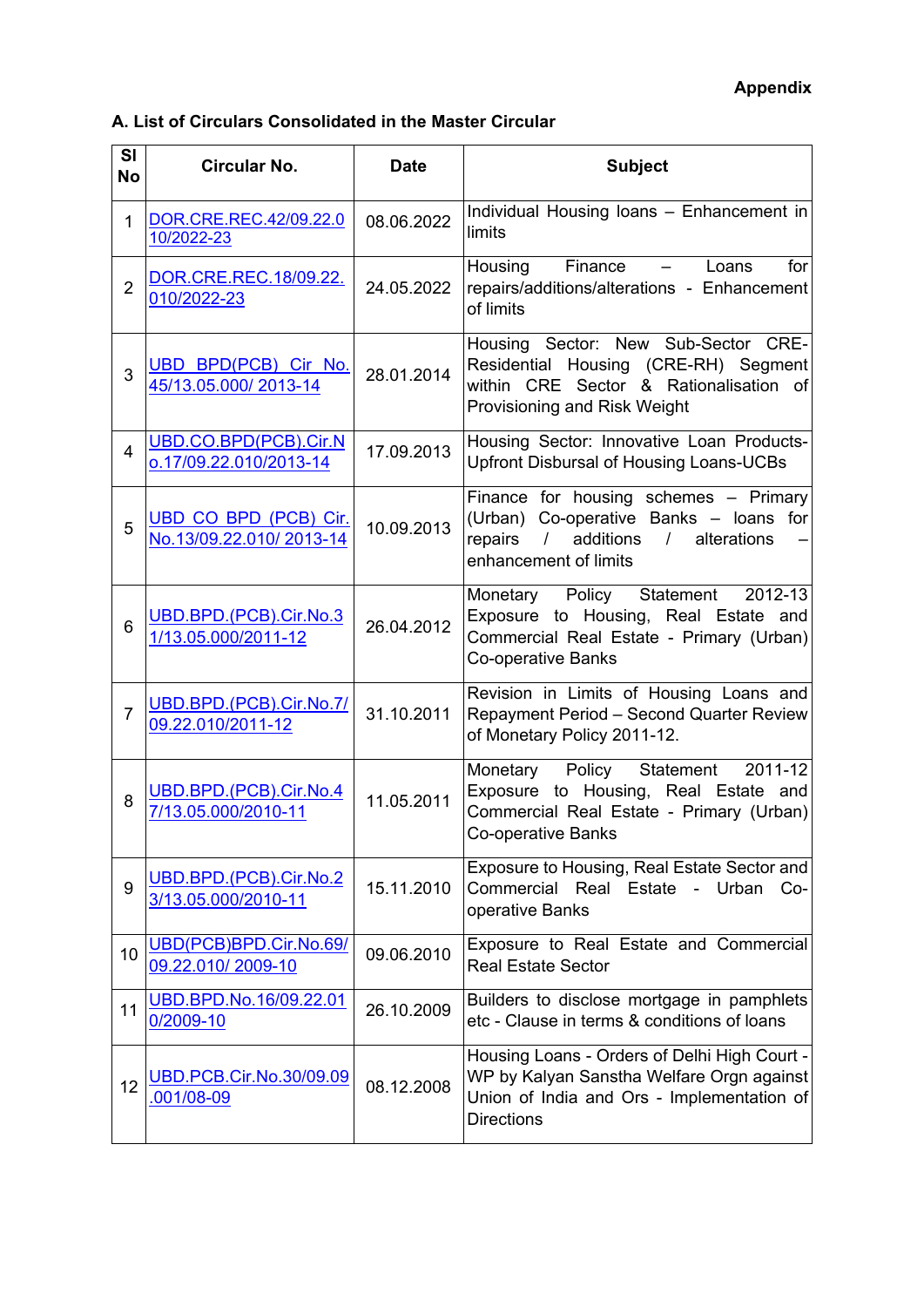| 13 | UBD.UCB.Cir.No.42/09.0<br>9.001/08-09     | 15.05.2008 | Revision of Individual Housing Loan Limits -<br><b>Annual Policy</b>                                                                                         |
|----|-------------------------------------------|------------|--------------------------------------------------------------------------------------------------------------------------------------------------------------|
| 14 | UBD.CO.BPD.No.33/13.0<br>5.000/07-08      | 29.02.2008 | Advances to builders / contractors                                                                                                                           |
| 15 | UBD.UCB.Cir.No.40/13.0<br>5.000/06-07     | 04.05.2007 | Annual Policy Statement for the year 2007-08<br>- Residentail housing loans: reduction of risk<br>weight                                                     |
| 16 | UBD.UCB.Cir.No.20/09.0<br>9.001/06-07     | 22.11.2006 | Housing Loans - Orders of Delhi High Court -<br>WP by Kalyan Sanstha Welfare Orgn against<br>Union of India and Ors - Implementation of<br><b>Directions</b> |
| 17 | UBD.UCB.Cir.No.58/09.0<br>9.01/05-06      | 19.06.2006 | Adherence to National Building Code (NBC) -<br>Specifications<br>lending<br>necessary<br>for<br>institutions.                                                |
| 18 | UBD.UCB.Cir.No.55/09.1<br>1.600/05-06     | 01.06.2006 | Annual Policy Statement for the year 2006-07<br>- Risk weight on exposures to commercial real<br>estate.                                                     |
| 19 | UBD.UCB.Cir.No.8/09.11.<br>600/05-06      | 09.08.2005 | Prudential Norms on capital adequacy - Risk<br>weight on housing finance / commercial real<br>estate exposures.                                              |
| 20 | UBD.BPD(UCB)Cir.29/09.<br>09.01/2004-05   | 14.12.2004 | Priority sector lending - Housing Loan -<br>Enhancement of ceiling for UCBs                                                                                  |
| 21 | UBD.UCB.No.30/09.22.01<br>/2003-04        | 16.01.2004 | Frauds by deposit of fake title deeds of the<br>property / fake salary certificates in housing<br>loans                                                      |
| 22 | UBD.BPD.No.45/09.09.01<br>/2002-03        | 14.05.2003 | Credit Policy for the year 203-04 - Priority<br><b>Sector Advances</b>                                                                                       |
| 23 | UBD.BPD.UCB.No.31/09.<br>09.01/2002-03    | 30.12.2002 | <b>Priority Sector Advances</b>                                                                                                                              |
| 24 | UBD.No.Plan.Cir.RCS.2/0<br>9.22.01/98-99  | 15.03.1999 | Finance for Housing Schemes - Primary<br>(Urban) Co-operative Banks                                                                                          |
| 25 | UBD.No.Plan/.RO.49/09.2<br>2.01/97-98     | 17.06.1998 | Finance for Housing Scheme - Primary<br>(Urban) Co-operative Banks                                                                                           |
| 26 | UBD.No.Plan.CIR(RCS).9<br>/09.22.01/95-96 | 01.09.1995 | Finance for Housing Schemes - Primary<br>(Urban) Co-operative Banks                                                                                          |
| 27 | UBD.No.Plan.CIR(RCS)8/<br>09.22.01/94-95  | 11.01.1995 | Finance for Housing Schemes - Primary<br>(Urban) Co-operative Banks                                                                                          |
| 28 | UBD.No.P&O.10/UB-<br>31/91-92             | 26.03.1992 | Finance for Housing Schemes - Primary<br>(Urban) Co-operative Banks                                                                                          |
| 29 | UBD.No.P&O.108/UB.31-<br>88/89            | 05.04.1989 | Finance for Housing Schemes - Primary<br>(Urban) Co-operative Banks                                                                                          |
| 30 | UBD.DC1/R.1-87/88                         | 03.07.1987 | <b>Maximum Limit on Advances</b>                                                                                                                             |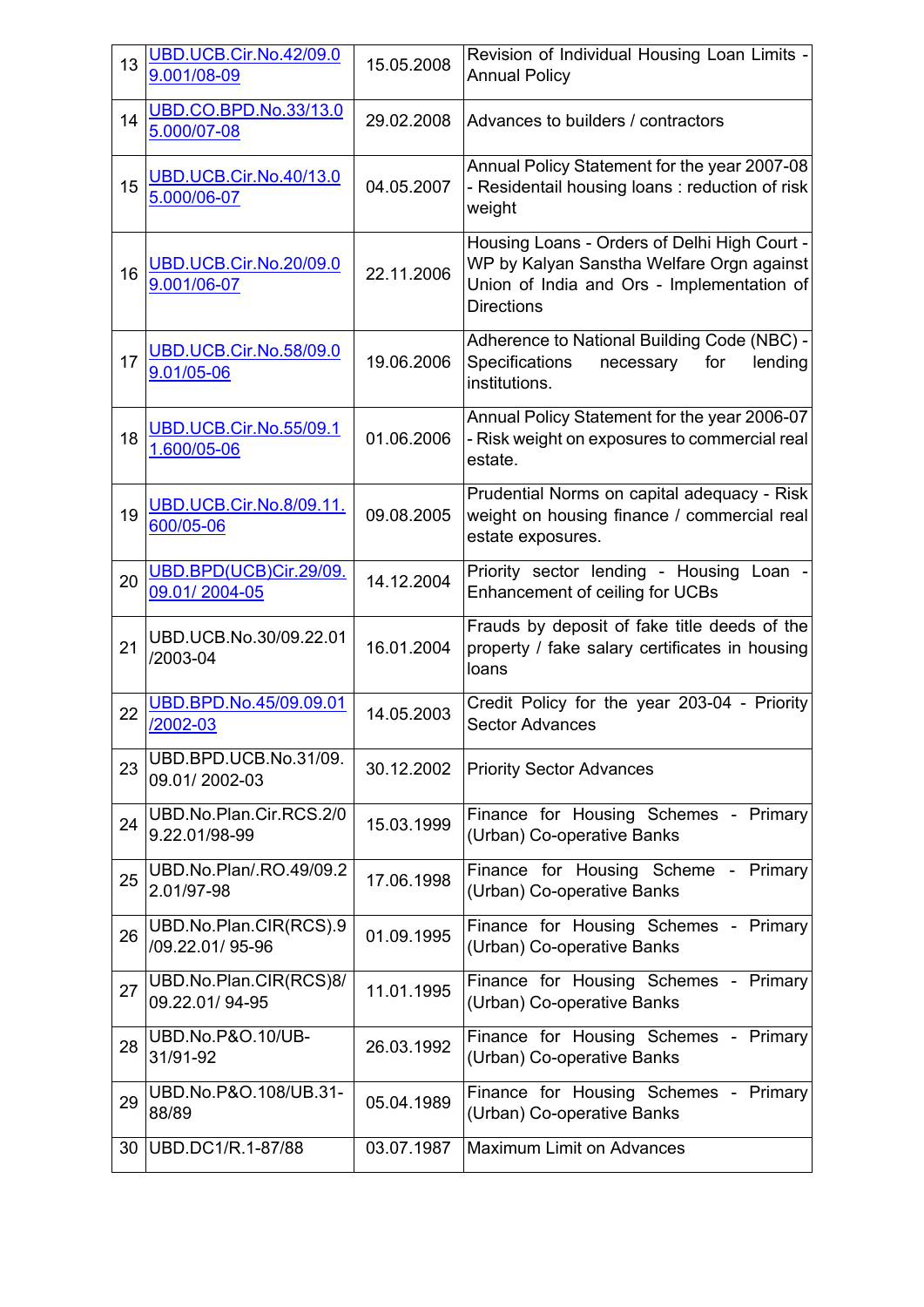| 31 | UBD.No.(DC)2/R.1-87/88               | 03.07.1987 | <b>Maximum Limit on Advances</b>                                                                                         |
|----|--------------------------------------|------------|--------------------------------------------------------------------------------------------------------------------------|
| 32 | DBOD.UBD.P&O.161/UB.<br>31-83/84     | 02.09.1983 | Urban co-operative bank finance for housing<br>schemes                                                                   |
| 33 | DBOD.UBD.P&O.229/UB.<br>31-82/83     | 05.11.1982 | Co-operative<br>finance<br>for<br>bank<br>housing<br>schemes                                                             |
| 34 | DBOD.UBD.P&O<br>230/UB.31-82/83      | 05.11.1982 | Co-operative bank finance<br>for<br>housing<br>schemes for the<br>weaker<br>economically<br>sections of the community    |
| 35 | ACD.Plan.(SZ)401/PR.33<br>$8 - 81/2$ | 17.08.1981 | Co-operative Bank Finance For Housing<br><b>Schemes</b>                                                                  |
| 36 | ACD.Plan.1502/PR.338-<br>76/7        | 11.10.1976 | Co-operative bank finance<br>for<br>housing<br>schemes for<br>the<br>economically<br>weaker<br>sections of the community |
| 37 | ACD.Plan.(781)/PR.338-<br>76/77      | 24.08.1976 | Co-operative bank<br>finance<br>for<br>housing<br>schemes for the<br>weaker<br>economically<br>sections of the community |

## **B. List of Other Circulars from which instructions relating to Housing Finance have also been consolidated in the Master Circular**

| <b>SI</b><br>No | <b>Circular No.</b>                                                           | <b>Date</b>       | <b>Subject</b>                                                                                                                                                               |
|-----------------|-------------------------------------------------------------------------------|-------------------|------------------------------------------------------------------------------------------------------------------------------------------------------------------------------|
| 1               | <b>DOR</b><br>(PCB).BPD.Cir<br>No.10/13.05.000/2<br>019-20                    | March 13,<br>2020 | Limits<br>exposure to single<br>and<br>group<br>on<br>borrowers/parties and<br>large exposures<br>and<br>Revision in the target for priority sector lending -<br><b>UCBs</b> |
| $\overline{2}$  | <b>Master Directions</b><br>FIDD.CO.Plan.BC.<br>5/04.09.01/2020-<br><u>21</u> | 2020              | September 4,   Master Directions – Priority Sector Lending (PSL) –<br><b>Targets and Classification</b>                                                                      |
| 3               | UBD.BPD.(PCB)<br>CIR<br>No.41/12.05.001/2<br>$011 - 12$                       | 26.06.2012        | Home Loans - Levy of Fore-closure Charges / Pre-<br>payment Penalty by Urban Co-operative Banks<br>(UCBs)                                                                    |
| 4               | <b>UBD.BPD.(PCB)CI</b><br>RNo.33/09.09.001/<br>2011-12                        | 18.05.2012        | Priority Sector Lending - Indirect Finance to<br>Housing Sector.                                                                                                             |
| 5               | <b>UBD.BPD.(PCB)CI</b><br>RNo.46/09.09.001/<br>2010-11                        | 11.05.2011        | Limit of Housing Loans Under Priority Sector<br><b>Advances - UCBs</b>                                                                                                       |
| 6               | UBD.CO.LS.Cir.N<br>o.66/07.01.000/<br>2008-09                                 | 06.05.2009        | Annual Policy Statement for 2009-10 - Extension of<br>Area of Operation-Liberalisation                                                                                       |